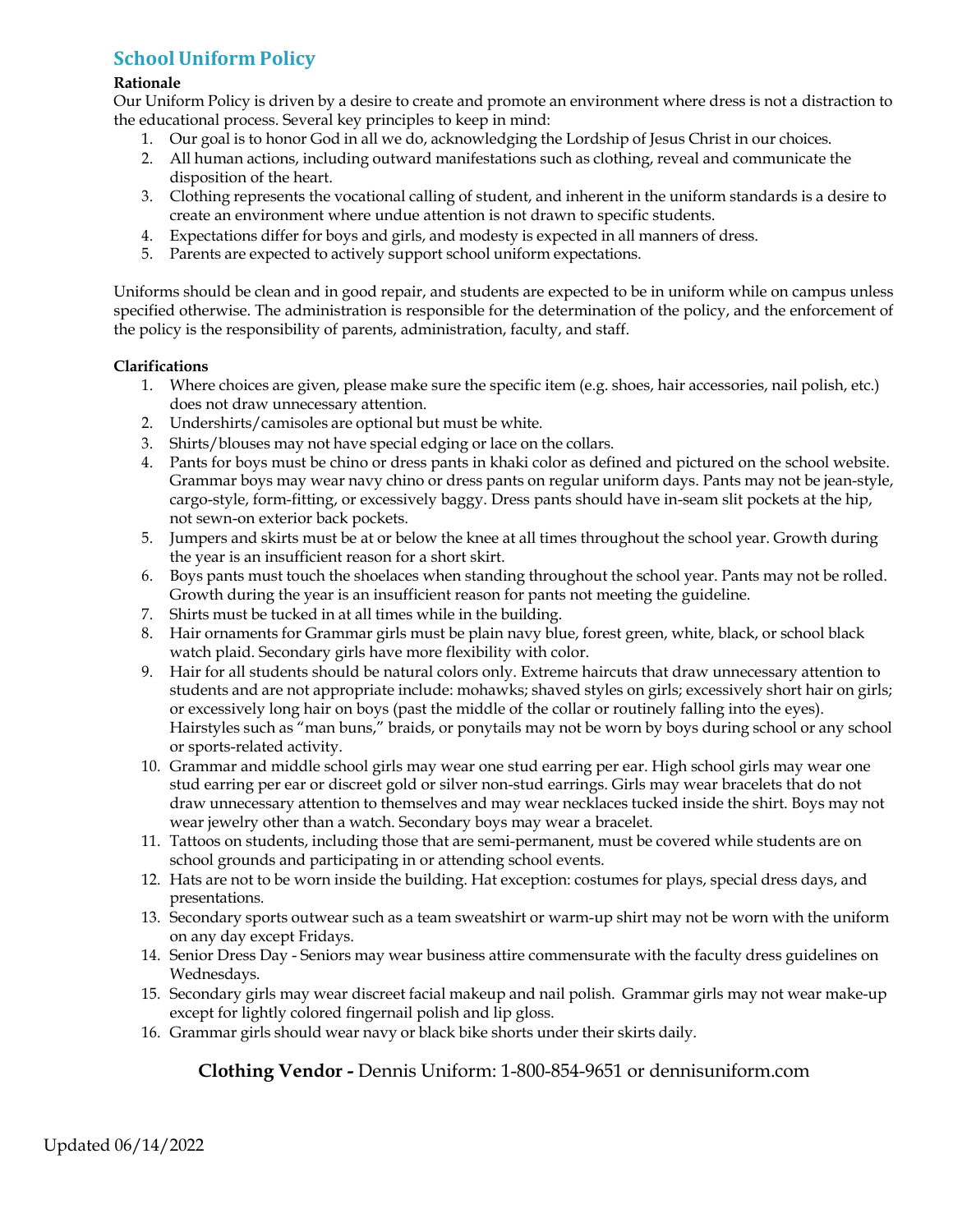# **Providence Uniform Policy**

| <b>BOYS</b><br>*must be purchased from Dennis Uniform |                                                                                                                                     |                                                                                                                                 |
|-------------------------------------------------------|-------------------------------------------------------------------------------------------------------------------------------------|---------------------------------------------------------------------------------------------------------------------------------|
| <b>REGULAR Uniform</b>                                |                                                                                                                                     |                                                                                                                                 |
|                                                       | Grammar                                                                                                                             | <b>Secondary</b>                                                                                                                |
| Pants                                                 | Khaki-colored or navy chino pants                                                                                                   | Khaki-colored chino pants                                                                                                       |
| <b>Shirts</b>                                         | Forest green or white polo or turtleneck (no logos)                                                                                 | Navy or white polo shirt or turtleneck (no logos)                                                                               |
| Socks                                                 | White, tan, blue, or black crew-length socks                                                                                        | Any dress sock (no sport socks)                                                                                                 |
| <b>Belts</b>                                          | Black or dark brown belt                                                                                                            | Black or dark brown belt                                                                                                        |
| Shoes                                                 | Black or dark brown sturdy shoes, or tennis shoes with laces or<br>Velcro (no embellishment such as pictures, wheels, lights, etc.) | Black, brown, or dark grey shoe. No contrasting-colored or<br>white soles or contrasting-colored or white logos permitted.      |
| Outerwear to wear in<br>classroom (optional)*         | Navy logoed sweatshirt or fleece jacket (Dennis Uniform)                                                                            | Navy logoed sweatshirt or fleece jacket (Dennis Uniform)                                                                        |
|                                                       |                                                                                                                                     |                                                                                                                                 |
| <b>DRESS Uniform</b>                                  |                                                                                                                                     |                                                                                                                                 |
|                                                       | Grammar                                                                                                                             | Secondary                                                                                                                       |
| Pants                                                 | Khaki-colored chino pants                                                                                                           | Khaki-colored dress pants                                                                                                       |
| <b>Shirts</b>                                         | White Oxford long-sleeve shirt (button-down collar)                                                                                 | White Oxford long-sleeve shirt (button-down collar)                                                                             |
| Sweaters*                                             | Navy logoed V-neck cardigan or V-neck vest (Dennis Uniform)                                                                         | Navy logoed V-neck cardigan or V-neck vest (Dennis Uniform)                                                                     |
| Ties*                                                 | Navy tie (clip on or four-in-hand) (Dennis Uniform)                                                                                 | House tie (Purchased directly from Providence)                                                                                  |
| Socks                                                 | Tan, navy, or black crew-length socks                                                                                               | Any dress sock (no sport socks)                                                                                                 |
| <b>Belts</b>                                          | Black or dark brown belt                                                                                                            | Black or dark brown belt                                                                                                        |
| Shoes                                                 | Black or dark brown sturdy dress shoes (not tennis shoe styles)                                                                     | Black, brown or dark grey leather shoes - no tennis-shoe<br>styles; No colored or white soles permitted                         |
| Outerwear to wear in<br>classroom (optional)*         | Navy logoed fleece jacket (Dennis Uniform)                                                                                          | Navy logoed fleece jacket (Dennis Uniform)<br>9 <sup>th</sup> -12 <sup>th</sup> grades: Navy blazer (optional) (Dennis Uniform) |

| <b>GIRLS</b>                                  |                                                                                                                                                                 |                                                                                                |  |
|-----------------------------------------------|-----------------------------------------------------------------------------------------------------------------------------------------------------------------|------------------------------------------------------------------------------------------------|--|
| <b>REGULAR Uniform</b>                        |                                                                                                                                                                 |                                                                                                |  |
|                                               | Grammar                                                                                                                                                         | Secondary                                                                                      |  |
| Skirts/Jumpers*                               | Navy or black watch plaid skirt, or black watch plaid jumper<br>(Dennis Uniform)                                                                                | Black watch plaid skirt or khaki skirt (Dennis Uniform)                                        |  |
| <b>Shirts and Blouses</b>                     | Forest green or white polo or turtleneck (no logos)<br>White Peter Pan blouse (long/short sleeve)                                                               | Navy or white polo or turtleneck (no logos)<br>White, pointed collar, long/short sleeve blouse |  |
| Socks/Tights<br><b>Bike Shorts/Leggings</b>   | Solid navy, black, or white ankle cuff, knee socks, or tights.<br>Navy or black bike shorts. Navy or Black Lands' End leggings.                                 | Navy, black, or white knee socks or tights (modest patterns<br>OK)                             |  |
| Shoes                                         | Black, navy, or dark brown sturdy shoes (1" heel or less), or<br>tennis shoes with laces or Velcro (no embellishment such as<br>pictures, wheels, lights, etc.) | Black, brown, or navy shoe (2" heel or less)                                                   |  |
| Outerwear to wear in<br>classroom (optional)* | Navy logoed sweatshirt or fleece jacket (Dennis Uniform)                                                                                                        | Navy logoed sweatshirt or fleece jacket (Dennis Uniform)                                       |  |
|                                               |                                                                                                                                                                 |                                                                                                |  |
| <b>DRESS Uniform</b>                          |                                                                                                                                                                 |                                                                                                |  |
|                                               | Grammar                                                                                                                                                         | Secondary                                                                                      |  |
| Skirts/Jumpers*                               | Black watch plaid skirt or jumper (Dennis Uniform)                                                                                                              | Black watch plaid skirt (Dennis Uniform)                                                       |  |
| <b>Shirts</b>                                 | White Peter Pan blouse - long sleeve only                                                                                                                       | White, pointed collar, long sleeve blouse                                                      |  |
| Sweaters*                                     | Navy crew neck or V-neck cardigan or V-neck vest (Dennis Uniform)                                                                                               | Navy crew neck or V-neck cardigan or V-neck vest (Dennis<br>Uniform)                           |  |
| Socks                                         | Navy or black tights                                                                                                                                            | Navy or black tights or nylons (not sheer / no patterns)                                       |  |
| Shoes                                         | Black or navy dress shoes (1" heel or less)                                                                                                                     | Black, brown, or navy dress shoes (2" heel or less, non-cloth,<br>no boots or booties)         |  |
| Outerwear to wear in<br>classroom (optional)* | Navy logoed fleece jacket (Dennis Uniform)                                                                                                                      | Navy logoed fleece jacket (Dennis Uniform)                                                     |  |